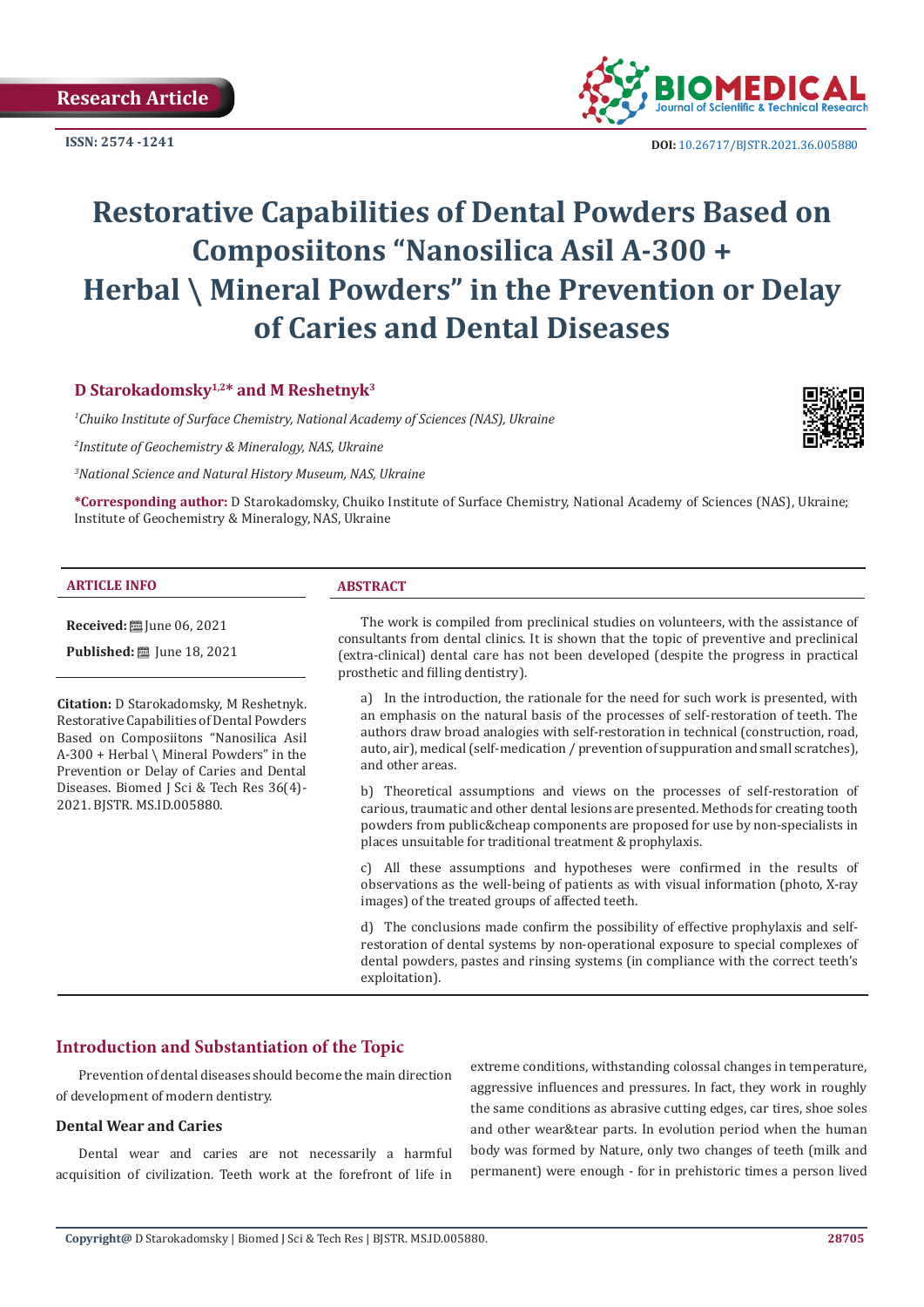≤30+-10 years (as other big animals). Also, the teeth (as said Russian writer-doctor Veresaev [1]) were adapted for completely other loads. They were perfectly suited for chewing materials of medium hardness at moderate temperatures [1]. But now teeth often process food that is too soft or too hard, very sweet, salty or too sour, often with a sharp change from cold to too hot. But this requires completely different teeth, which are not able to appear in just 5-10 thousand years of evolution [1]. Thus, wear and tear of teeth in our conditions is a normal phenomenon (especially after 40 years), and Dentistry has become an adequate response to this problem in recent centuries. De-facto we able now change our teeth many times (as crocodiles etc.).

#### **Prehistory**

The issues of caries prevention and treatment have been seriously studied for last 150-200 years, and in  $20<sup>th</sup>$  century we can talk about reaching a new level. But in the post-war period (since 1950s), practical dentistry made a real breakthrough. Really, Dentistry (like most sciences) has made a colossal step forward over the past 100, and even 30 years. For example, 150- 200 years ago, a dentist was called, at best, a "healer-zodder"; in the usual case, his functions were performed by healers or ... a barber (hairdressers)! The qualificate dentists were at best, near royal or wery-rich persons. As a rule, all people simply engaged in more or less successful self-medication. But already 150 years ago, the first filling compounds appeared based on rubber, mixtures of tar and natural resins with cements [2].

Methods and even materials of 100 years ago (cements, "Bowen-s resin" [2]) are already similar to modern ones. Post-war dentistry of the 50-70s is very similar to modern dentistry. We are well aware of the state of the art. Nevertheless, the issues of prevention and self-healing of carious diseases remain in poorly studied topics. They are on the sidelines of the main dentalbusiness, which operates 85% in the field of prosthetics, plombfilling, stomat-surgery and other areas known to us. The topic of prevention is taking its first cautious steps [5-16]. These are, for example, the mineralization of children's teeth, mineralization and healing of the initial forms of caries, and several experiments on volunteers (which rarely get into the open press). The discovery of hydroxyapatite-fluoride complexes, gluconate-nano-oxide pastes, hormonal and other systems that stimulate the tooth to heal itself can be considered a great success in preventive dentistry. Today, a method of similar treatment of the very first forms of caries or enamel microcracks (whitening) is recognized.

#### **Unsolved Problems**

However, this progress does not solve all "dental problems" of modern humanity. Firstly, the accumulated experience does not yet allow guaranteeing success in all cases of preventive treatment. Secondly, such dental professional points are not everywhere.

Thirdly (and this is the main thing), few people go to the dentist even at the earliest stages of caries, and even more so with simple enamel whitening. Indeed, not many people are ready to spend time and money (and own nerves…) on prophylaxis in clinics, which guarantees only a distant or insignificant result at the moment (the tooth will not collapse in 10 years, the stain/microcrack will disappear).

The overwhelming majority of patients are people with pain in the teeth, large chips, abrupt changes in the bite (due to chips, etc.), fluxes and other deep lesions. As a rule, we are talking about the deepest or small, very dangerous and fast-growing carious lesions, or their consequences - large chips of enamel and dentin. The filling\prosthetic dentistry of the early  $21<sup>st</sup>$  century does not always give an acceptable answer to these problems. For example, if the entire upper part of the tooth is damaged (with the nerve going deeper or with the remaining "single roots"), it is already impossible to talk about any fillings and pins. The tooth is removed by a dental-surgeon, despite the fact that acceptable prophylaxis and possible self-crystallization could extend its life.

#### **Obsolete Methods and Views**

As know [2-16], dentin is a natural polymer composite with a high degree of inorganic component - up to 70% hydroxyapatite and silicates. The rest is natural collagen polymer. The enamel has practically the same chemical composition, but with a higher proportion of inorganics, which is why its Mohs hardness is 6-6.5. This is higher than glass and steel (4-5 according to Mohs), but much lower than quartz (8). Which is why we have many problems with chipping and damage to teeth when accidentally biting stone (mainly quartz-granite) or bone ( with silica edges) particles in food. Previously, it was believed that, unlike enamel, dentin does not have the ability to self-repair (or has lost it during evolution). This seems strange, given that our mammalian relatives (and even more reptiles) have excellent positions here. Crocodiles change their teeth dozens of times in a lifetime. So, in mice and hamsters (although they live only 2-3 years), teeth grow like skin and bones (in humans). Cases of overgrowth of dental tissue (including in the wrong direction with the formation of thorns) are also known in cows and horses. It cannot be that the human body was so weak that it lost forever this ability, which is common in wild nature.

Most likely, this function is either in hibernation, or cannot be realized in urban conditions - due to a lack of "building material" in the dental cavity itself or in the tissues that feed the tooth. The successes of recent years in matters of enamel re-mineralization directly indicate the possibility of remineralization (albeit partial) of dentin, even with very deep lesions. But practical dentistry in the issue of treatment and elimination of the consequences of caries still adheres to the principles of 50-100 years ago. So, it is often believed that a carious cavity can be cured only by significant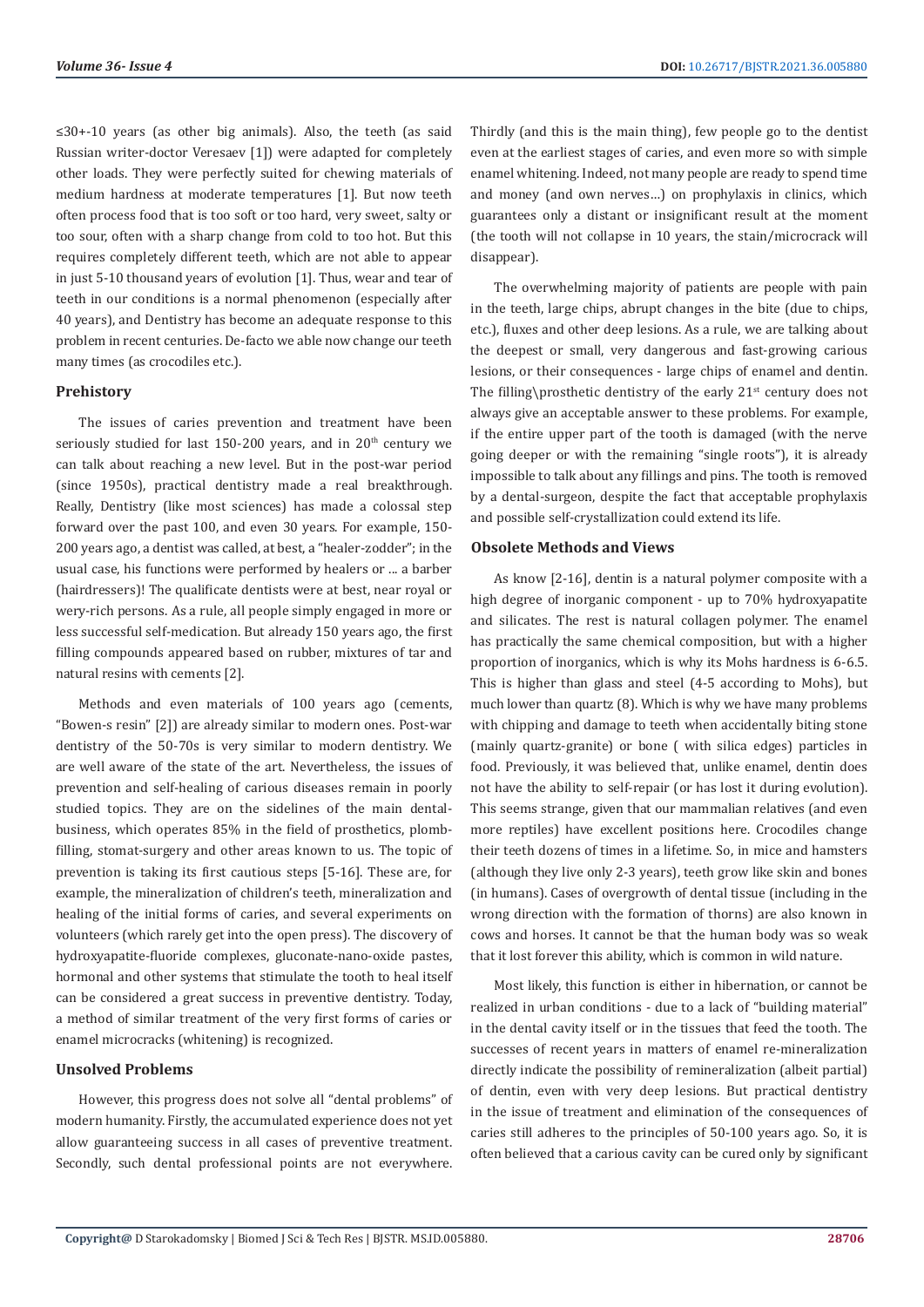removal of the affected tissue, up to completely healthy tissues, followed by a filling. If such removal involves the removal of a nerve, it is removed without hesitation. If all this is difficult, the patient can also safely be sent not to remove the tooth. Like this we remove the part of the apple rotten or spoiled wormy (or apple is simply thrown away). This practice is reminiscent of the outdated practices of other restorative industries with which dentistry can be somewhat comparable.

# **Here are Examples from the Road, Construction and Other Industries**

Earlier in build-construction, fungus in the walls was removed only by removing a very significant layer of plaster and even the wall (with subsequent cementation of the cavity). Often it turned out to be difficult, and then the affected fragment was replaced with a new block (or even the house was declared unfit). All these timeconsuming processes are largely in the past, thanks to the latest fungicidal and bactericidal primers, the method of UV\radiationexposure, and other innovative methods. Also, the restoration of products has long been using methods of impregnation of cracked or damaged fragments, rather than total "amputation" of them with replacement with new copies. In road repairs (very conservative), the old costly methods of replacing and patching road cavities (completely cutting off the old layer and applying a new one, etc.) are a thing of the past. Now in use (in developed countries) polymer-concrete and other special compounds, poured into the cavity and polymerized there.

However, there remains an effective and "popular method" of filling road pits with ordinary rubble or construction waste, followed by its self-subsidence and partial curing (pressing). The operating conditions of the teeth can also be compared to the operating conditions of tires, soles and incisors. Common is rapid corrosion after micro-damage (unless repaired by linings). Carservice has been using rust-converters for several decades). They have become powerful competitors to the traditional methods of completely cutting-off a rusted or otherwise corroded fragment in car, with the application of fiberglass or metal linings. Modern rust-converters now do not even require preliminary cleaning or degreasing of the place: the liquid turns rust, together with dirt and other deposits, into a relatively strong crystallization.

#### **An Attempt at a Literary Review**

It is difficult to conduct a qualitative review on this topic due to the lack of the necessary publications. Most often, dentists (despite serious progress in improving the quality of filling cements) and the scientists who serve them still remain in the wake of the old methods. Which are really convenient - but not for all patients (especially the poor and remote from clinics), as well as for doctors. Even the terms "self-hardening", "self-healing", "prophylactic" refer to dental filling and prosthetic masses [2-6] - but not really

preventive (preventing filling and prosthetics) systems. Today, in the available literature, there are lack of scientific sources on natural prophylactic formulations (homeopathic, self-crystallizing in the cavity, etc.). There are several reports of Nanobiomaterials [8], prophylaxis with antibiotics [9] or artificial compounds for self-build-up of micro-damage to the enamel [7]. Also, on the world market there are more than 10 proven toothpastes with enhanced protective and anti-carious activity. They are presented as "superinnovative" formulations from the world's leading institutions for enamel protection (in rare cases - restoration of damaged areas of the tooth [14]).

Advertisements often contain phrases like "active calcium", "liquid enamel", "innovative glycerophosphate (amino-, gluconato-) calcium complex", etc. [12-15]. However, a simple analysis of these pastes shows ordinary toothpastes compositions, only with an increased content of active components (hydroxyapatite, sodium monofluorophosphate, glycerophosphate and calcium gluconate). Like ordinary toothpastes, they (obviously - for custom attractiveness) contain components that are unnecessary and potentially harmful to the teeth - aroma, dyes, aspartame, surfactants and detergents. These commercial gels [6,12-15] do not contains natural ingredients (herbal powders, natural mineral micro-nano-particles) & nano-SiO<sub>2</sub> or nano-Al<sub>2</sub>O<sub>3</sub>. Meanwhile, even bad dentists are not always and not everywhere enough to solve the problems of the population. In a number of cities and villages, the network of Stomatological services is either insufficient or unacceptable (not cheap, travel far, queue a month in advance, etc.).

In other cases, the dentist chooses a more convenient option for the removal of a tooth or nerve (followed by expensive imposition of bridges, pins and implants). It is high time to raise the issue of the prevention of Stomatological diseases, and even about effective methods of self-healing of carious and other lesions - by analogy with other restoration industries. In the last 20 years, we have carried out a significant range of works on the creation of acrylic polymer composites with nano-SiO<sub>2</sub> for filling and prosthetic dentistry [2,7,16-18]. The resulting product was sold in Eastern Europe and the ex-USSR in the form of the Oxomat and Oxomat-Dipol trademarks. The Institute of Surface Chemistry took part in the development of Ukrainian toothpastes. However, on the issue of self-restoration compositions, we also do not have substantiated publications. It's time to fix this flaw. The first results of the experiment have already been given by us in the abbreviated abstracts of the European conferences [10-11]. They are published as an article for the first time.

#### **Simplified Problem Statement**

There are many theories about tooth decay (an overview on this topic may be presented separately). However, it is possible to single out a number of general simplified provisions, from which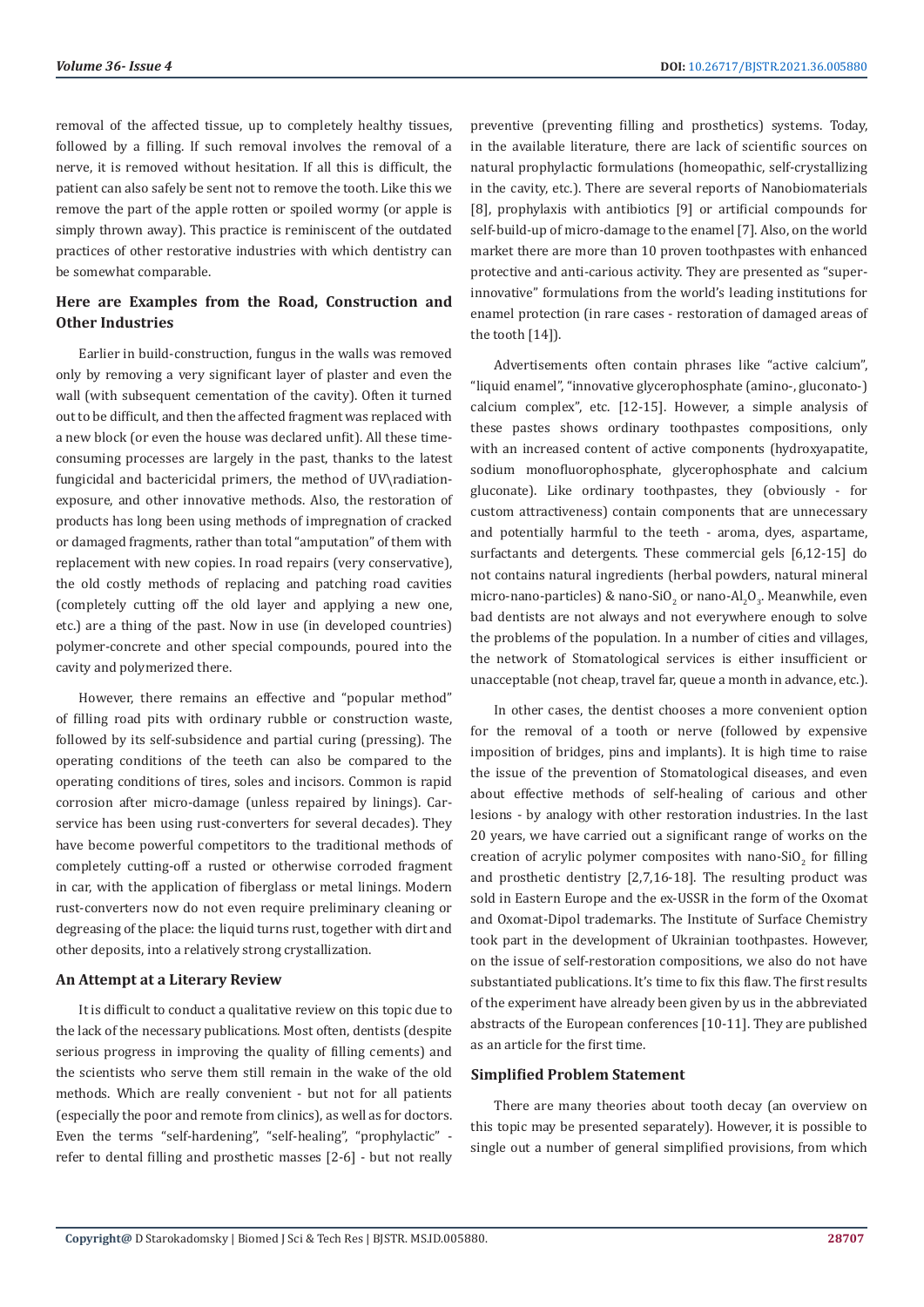it is relatively easy to obtain the first ways to solve problems of prevention. Tooth decay can be simply compared to the destruction of other systems that endure extreme stress. These are, for example, car tires and boot soles, pliers and secateurs; highways with busy traffic and bad climate; Polymer materials under load and lighting, etc. Common to the carious process are the stages of appearance of lesions in the integrity of products / coatings. This is, oversimplified:

- **1)** Loss of components that ensure the integrity of dental structure. In polymers, this is leaching/degassing of the plasticizer/ stabilizer, destruction of polymer chains into shorter ones, salting out and precipitation of filler microparticles. In road surfaces, this is the loss of elasticity of the tar component of the asphalt. In teeth, this is demineralization of dental tissue and enamel.
- **2)** The appearance of micro- and nano cracks, defects and protocavities. In tooth enamel, this is particularly manifested by discoloration (whitening).

# **The Idea of the Experiment**

The idea of this work is the assumption of a high self-protective and even self-restorative ability of both the enamel of the teeth (which has already been proven earlier) and the dentin itself. Figure 1 schematizes the possible self-healing process when applying (or rubbing) powders and pastes with components of "building materials" for restauration. Experimental dentistry and medical chemistry today prefer to operate with nano-objects (nanohydroxyapatite, nanosilica, colloidal chalk, etc.). However, the complexity of obtaining and the high cost of nano-components force us to look for a way of simpler compositions. If we assume that the tooth itself "chooses" the necessary particles from the offered ones (and the rest will self-remove), then it is quite possible to use any poly-dispersed powders. Another obscure aspiration of the current preventive dentistry is the multicomponent nature of commercial toothpastes. They usually contain an inert filler (nanoor micromel, calcium carbonate), supplied with many additives and additives of dubious utility (saccharin, aspartame, potent surfactants, stabilizers and preservatives). For this reason, many pastes are not recommended to be left without thorough rinsing.

Figure 1 shows how simple and effective the natural scheme of self-healing cavities is at any stage of development. This is of course real only if

- **A)** High immunity (at least local);
- **B)** The presence of "correct building materials" in the field of dental tissues;
- **C)** Regular high hygiene in the area of the affected area;
- **D)** Acceptable self-attitude towards a positive result;
- **E)** Other individual factors (climate, lifestyle, regularity of procedures, individual characteristics).



**Figure 1:** Scheme of the Dental "self-repair" - the most probable mechanism of self-restoration with the help of micro- and nanoparticles that accidentally or systemically fall into the tooth cavity.

In real life, as a rule, we have lack of several of their points. As a result of which the self-restoration mechanism slows down to a complete stop or goes unnoticed (for example, building up 0.5-1 microns per year). More often, the contrary situation is realized -when, instead of self-healing, there is self-wear and tear - which we observe often on the radiographs of the dentist.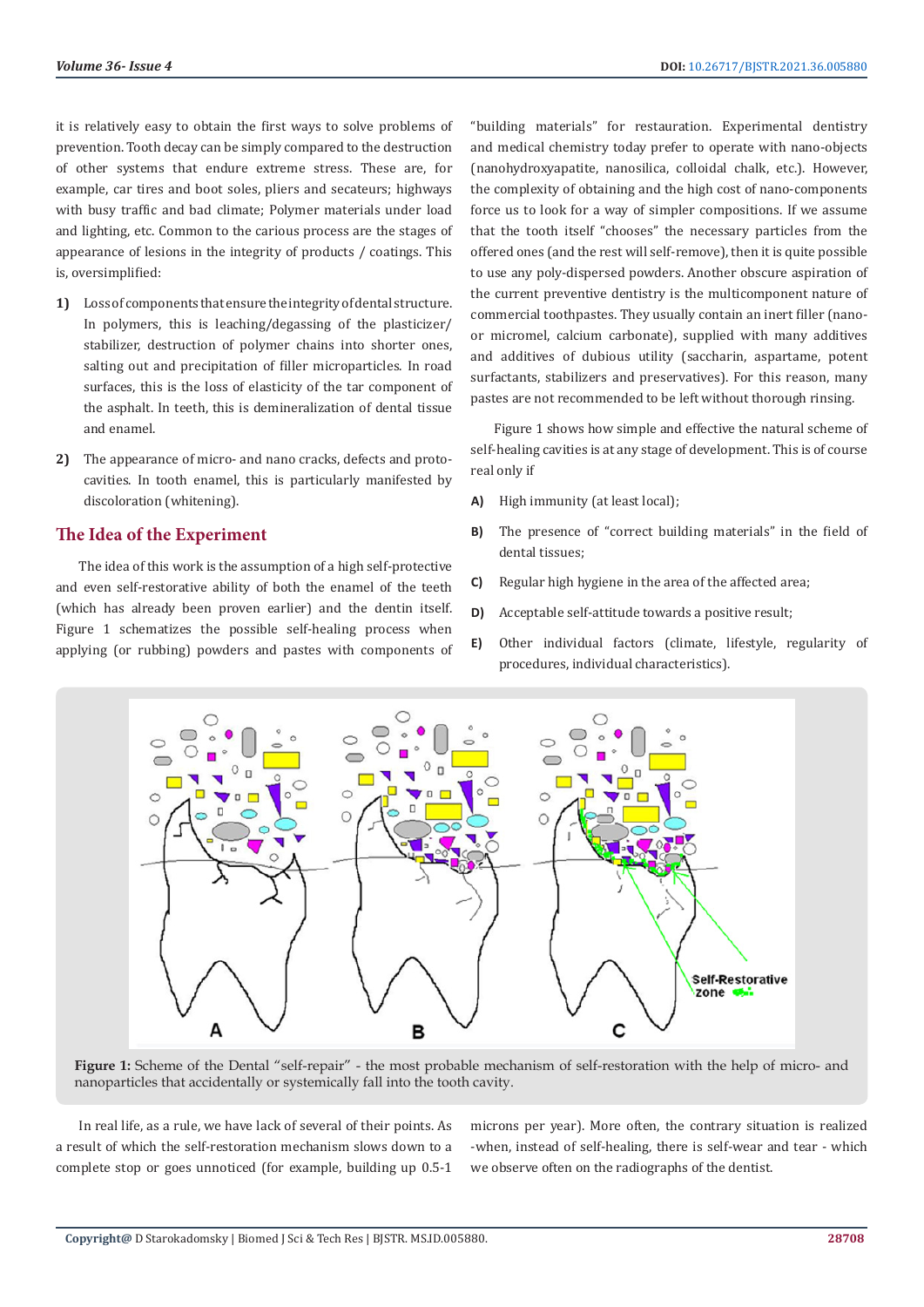# **The First Results of the Experiments**

This can be illustrated by X-ray images of the severely damaged upper left tooth No 7 in Patient-A. At the stage of the breakaway of a large part of the enamel (Figure 2A & 2B) due to the caries under the filling (plombiring), a re-filling was carried out (Figure 2C). However, the filling turned out to be too large (and was in contact with the gum) and fell out after 2 weeks (3.2.2021). After that, the attending dentist and dentists of other clinics refused to refill it and even pinning (and sent the patient to remove the tooth). Strong, including at night Periodic, moderate Rare, weak (with general weakening) (Table 1). According to modern views, the exposed dentin in the gums is unable to withstand either loads or the action of aggressive liquid media, and must quickly collapse, with subsequent inflammation of the adjacent areas, and infection of adjacent teeth. However, the Patient accepted the scheme of selfhealing and partial restoration of tooth residues proposed by us (with powders based on herbs and nano-oxides, rinsing, etc.). By this time, the tooth represented a bare root in the gum, cleaned "for filling", with a 2 \* 2 mm particle of enamel protruding above the gum.

| $N_2$ 8<br>6                      |                                             |                                                           |                              |                |
|-----------------------------------|---------------------------------------------|-----------------------------------------------------------|------------------------------|----------------|
| A) $1.12.2020 \mid B$ ) 13.1.2021 |                                             | $C)$ 14.1.21                                              | $D)$ 3.3.21                  | E)<br>15.3.21. |
| After                             | 1-th $\vert$ After 2-th crush $\vert$ After |                                                           | re-   After crush of   After | $t=1.5$        |
| $\circ$ f  <br>crush              | of                                          | enamel plombiring of $7 -$ new filling (in monts of self- |                              |                |
| enamel                            | fragment in 7-th,                           | th                                                        | 3.2.21) & $t=1$              | curing.        |
| fragment in 7-                    |                                             |                                                           | monts of self-               |                |
| th.                               |                                             |                                                           | curing                       |                |

**Figure 2:** X-ray (Rentgen-Putuylampe) photo of investigated zone of 6,7 & 8 teeth.

| Table 1: Patient-A's well-being during the observation period (1.12.2020 - 1.6.2021). Absent - no sensations or they are normal. |  |  |  |  |  |
|----------------------------------------------------------------------------------------------------------------------------------|--|--|--|--|--|
|                                                                                                                                  |  |  |  |  |  |

| In the Area of the<br><b>Affected Tooth 7</b>                        | 1.12.21-13.1.21                                                         | 14.1-3.2.21   | $3.2 - 3.3.21$                | 3.3-15.3.21                      | 15.3-15.4.21                               | 15.4-1.6.21      |
|----------------------------------------------------------------------|-------------------------------------------------------------------------|---------------|-------------------------------|----------------------------------|--------------------------------------------|------------------|
| Toothaches (and its<br>ricochets in other areas)                     | Increasing<br>frequency of<br>moderate intensity,<br>including at night | Periodic weak | Strong, including<br>at night | Intermittent<br>medium intensity | Rare, weak<br>(after general<br>weakening) | Absent           |
| Sensitivity to cool\warm                                             | Regular medium<br>intensity                                             | Absent        | Wery strong                   | Strong                           | Strong                                     | Absent           |
| Sensitivity to hard eat                                              | Absent                                                                  | Absent        | Strong                        | Medium                           | Weak                                       | Absent           |
| Food jam at tooth 7                                                  | Strong                                                                  | Weak          | Wery strong                   | Strong                           | Medium                                     | Weak             |
| Food jam near/in other<br>teeth                                      | Medium                                                                  | Medium        | Medium                        | Weaker than<br>Medium            | Weak                                       | Absent           |
| irritation, inflammation<br>and suppuration in /<br>around the teeth | 3                                                                       | $\mathbf{1}$  | $\overline{2}$                | $\mathbf{1}$                     | $\mathbf{0}$                               | $\mathbf{0}$     |
| Chips in the area of tooth 7.<br>number                              | 3                                                                       | $\mathbf{1}$  | $\mathbf{1}$                  | $0 - 1$                          | $\mathbf{0}$                               | $\boldsymbol{0}$ |
| Chipping near other teeth                                            | $\overline{2}$                                                          | $0 - 1$       | $0 - 1$                       | $\mathbf{0}$                     | $\mathbf{0}$                               | $\mathbf{0}$     |
| Bad smell or taste in the<br>mouth                                   | Often                                                                   | Often         | Often                         | Sometimes                        | Sometimes                                  | Absent           |
| General well-being in the<br>teeth                                   | Bad                                                                     | Normal        | <b>Bad</b>                    | Medium                           | Normal                                     | Normal           |
| General well-being around<br>the teeth                               | Medium                                                                  | Normal        | Medium                        | Medium                           | Normal                                     | Good             |
| Psychological condition (in<br>relation to teeth)                    | Bad                                                                     | Medium        | Wery bad                      | Wery bad                         | Medium                                     | Good             |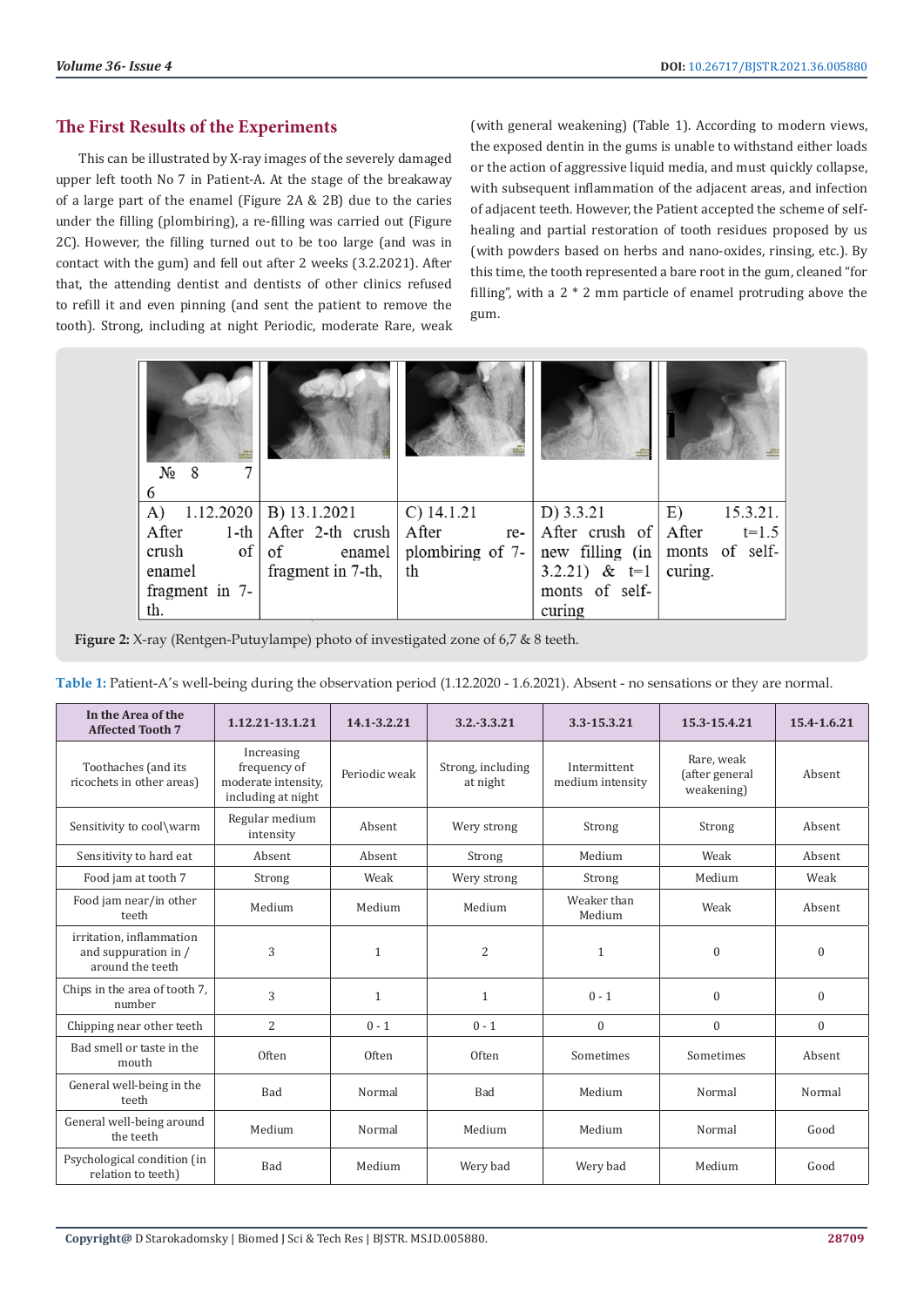A month later, on 3.3.2021, the Patient-A returned to the clinic and performed an X-ray in order to find out the degree of root damage by caries (since the tooth began to feel more strongly chilling and hard food, and sometimes pain). In case of deepening caries, the patient was ready for immediate removal. However, to the surprise of the doctors observing the tooth, no negative changes (tooth chipping, carious zones, tooth holes) were observed (Figure 2D). On the contrary, self-closure of all adjacent interdental areas is seen from the X-ray photograph (compare Figure 2D & Figure 2A, 2B, 2C). In addition to that, it is clearly visible above the  $8<sup>th</sup>$  tooth

(also a destructed root in the gum) (Table 2). This is illustrated by the typical successful outcome of self-restoration processes with the proposed compositions in Patient-B (a 7-year-old child, Figure 3). Lateral teeth 1,3 and 4 - were processed; tooth 2 - was not processed and began to completely collapse. Now we are carrying out a special treatment of it, which stopped further destruction. Another typical story is related to complaints of hypersensitivity, brittle teeth and regular stuck of any food in the teeth and between them (a typical situation for the majority of the world's population).

**Table 2:** The number of recorded effects, according to estimates in the experimental groups.

|                                                                    | <b>Positive</b> | No effect | <b>Negative</b> |
|--------------------------------------------------------------------|-----------------|-----------|-----------------|
| Self-healing                                                       |                 |           |                 |
| <b>Decreased Sensitivity</b>                                       |                 |           |                 |
| Termination of Food-Stuck in / between the Teeth                   |                 |           |                 |
| Strengthening the Cutting Function, Resistance to Solid Inclusions |                 |           |                 |
| <b>Smoothing the Relief of Damage</b>                              |                 |           |                 |

Dentists in such cases recommend expensive stepwise treatment (desensitization, prosthetics, filling, etc.). After applying our course, the patient (hereinafter Patient 2), already the next month, noted the termination of the jam of any (including fiberneedle fragments, orange, cake and other particles) food. The next month, the increased sensitivity of the enamel stopped. According to Patient-B, he feels that the enamel is "covered with a fine hard dusting". Six months later, he noted the absence of any chips and spalls during chewing, as well as the ability to gnaw random aggressive inclusions (parts of pebbles, bones, etc.) with his teeth without consequences. As an example, we can also cite the strengthening of the lower molars in a schoolchild (Patient 3) after prophylaxis with our powders (in combination with toothpastes and rinses with sage and mint infusions). They were affected by primary or secondary (after filling) caries, and at the beginning of 2021 they were sensitive to hot and cold. By the summer of 2021, there are no pathological sensations in these teeth, they work normally under any load; their appearance also changed (dark carious spots disappeared).

**Table 3:** Some features of the "self-repair" method (estimation).

# **Discussion on the Results of the Experiment**

#### **Method Limitations**

With all the positives, one must understand the limits of the possibilities of self-healing. The use of the declared methods significantly expands the boundaries but does not cancel them. Table 3 shows the main limitation - the impossibility of (fast) growth of dental tissue in volume - especially lateral chips and deep lesions. This function will continue to be at the mercy of official dentistry and artificial polymer-composite materials. Indeed, selfrepair technologies with "friendly" micro-nanoparticles operate with micron-sized coatings. In the best case, blurring and selfovergrowing of round (surrounded by dental tissue) cavities of any depth is possible (which is noticeable in the molars in Figures 3 & 4). Build-up of side chips, leading and cutting edges, etc. - much more effective in the dentist's chair. The possibilities of self-help for very deep lesions (flux, periostitis, etc.) and anaerobic inflammation under the filling have not been studied either. In these cases, external influence may be useless or too slow.

| Enamel        | Sensitivity                | <b>Food Jams</b>             | <b>Enamel Chipping/</b><br>Crushing | <b>Dental</b><br>Inflammations,<br><b>Irritations</b> | <b>Very Deep Lesions</b> | <b>Volumetric Tissue</b><br>Build-Up |
|---------------|----------------------------|------------------------------|-------------------------------------|-------------------------------------------------------|--------------------------|--------------------------------------|
| Strengthens   | Eliminates                 | Eliminates                   | Stops                               | Eliminates                                            | Preserves                | Not                                  |
| Smell / Taste | Open tooth holes/<br>pores | Closing tooth<br>holes/pores | <b>General action</b>               |                                                       |                          |                                      |
| Eliminates    | Stops frowth               | Sometimes                    | Strengthens                         |                                                       |                          |                                      |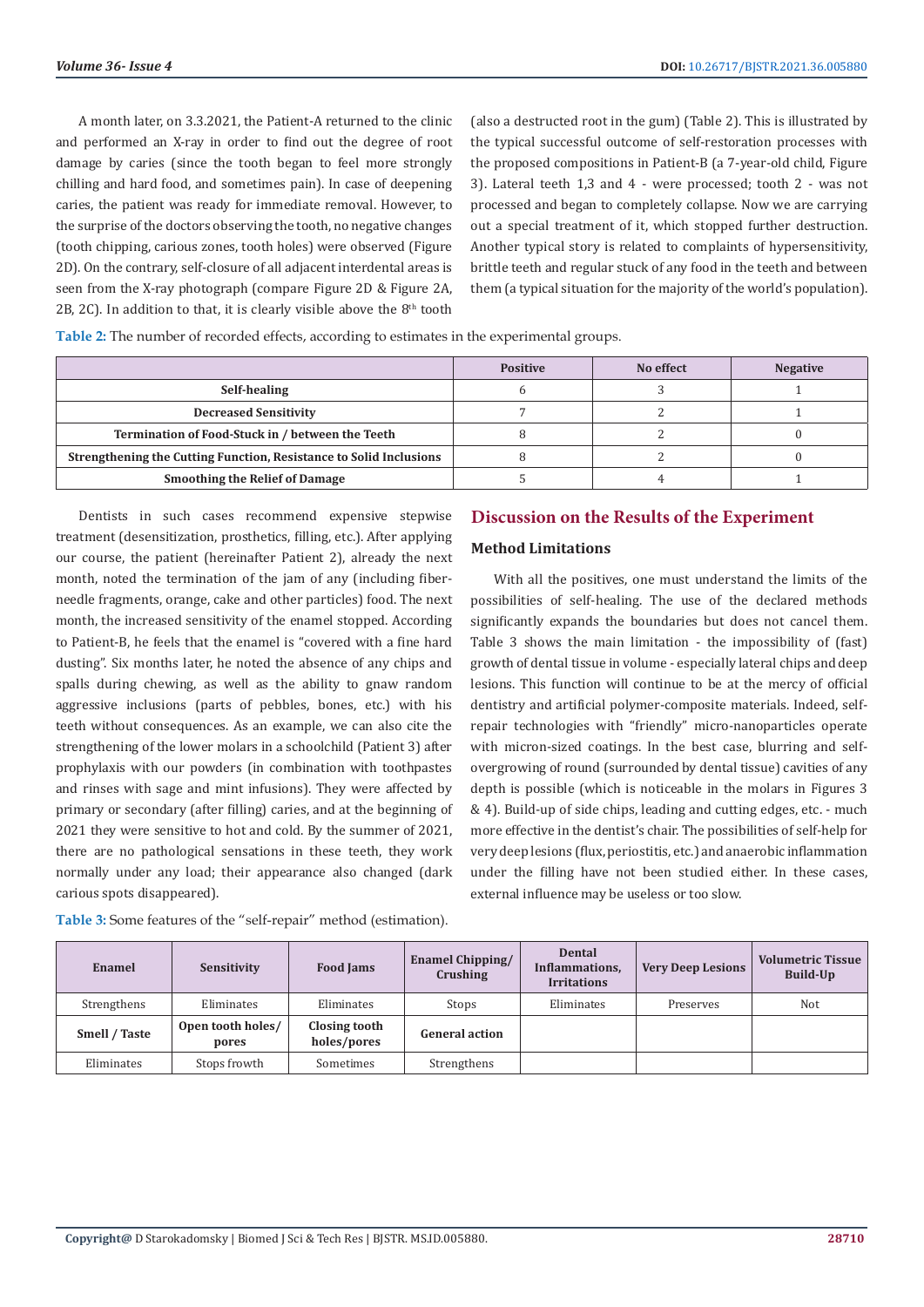

**Figure 3:** Visual info on self-repair. Molars and posterior teeth of Patient-B. 1,3 and 4 - were processed; 2 - not processed and destroyed.



**Figure 4:** Left lower lateral in a 10-year-old child (Patient-C) - an example of strengthening (cessation of secondary caries and sensitivity to hot / cold) after the declared prophylactic treatment.

As you can see, all the limitations are similar to those we have with skin lesions. We treat small cuts and even suppurations ourselves (iodine, brilliant green, ointments, medical glue, adhesive plaster, etc.) - and this is up to 80% of all injuries. But deep and non-healing wounds, trophic and gangrenous lesions are better not to trust self-medication. We are talking about how to "pull up" dental self-prophylaxis to the usual standards of self-profilaxis of skin injuries. In the meantime, people with the slightest dental issues - either immediately run to the dentists (who often immediately operate and violate the delicate balance), or do not pay any attention until major problems appear. Now, almost every toothpaste marketed is claimed to be "anti-caries" or "preventative."

This is partly the case in the segment of expensive and premium goods. But we must take into account the rate of the majority of the population on the cheapest segment. And these are usually aromasweetened (which is already harmful to the teeth) microdispersed  $\rm CaCO_{_3}$  and  $\rm SiO_2$  (which is ineffective) or even gypsum-chalk (which is harmful) mixtures.

#### **Comparison with Dominant Methods and Attitudes**

Now, almost every toothpaste marketed is claimed to be "anticaries" or "preventative." This is partly - the case in the segment of expensive and premium goods. But we know - the majority of customers buy the cheapest segment of toothpastes. And these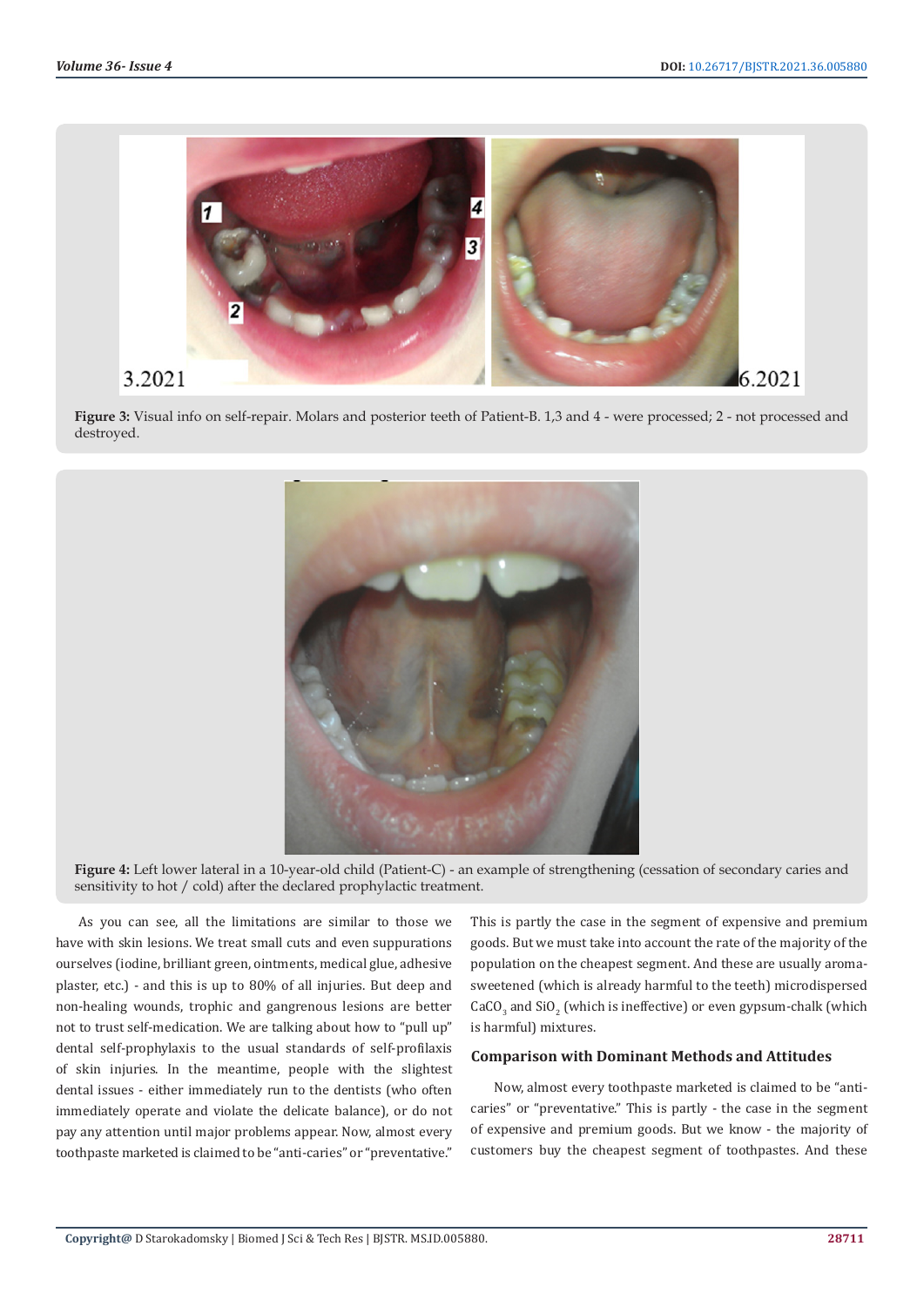are usually aroma-sweetened (which is already harmful to the teeth) microdispersed  $CaCO<sub>3</sub>$  and  $SiO<sub>2</sub>$  (which is ineffective) or even gypsum\chalk (which is harmful) mixtures. Also, you should take into account the lack of the correct culture of using toothpastes. The overwhelming majority of people (including the dentists themselves!) Retain their acquired habits from childhood. For example, treat your teeth as an alien hostile element of your body, ready at any moment (usually at the most inappropriate) to betray and strike (break, rot, get sick). The dentist is seen here as a miraculous savior - even when it comes to the complete removal of a nerve or even a tooth. At the same time, few people even think to assume that teeth have no less regenerative power than, for example, skin, bones, eyes, hair or blood vessels.

There are also known regions where people do not get caries at all - albeit with an ultra-low culture of dental care. The foregoing suggests that the teeth can easily repair most microdamages on their own - if they are given "building material" and freed from mechanical (chewing too hard/elastic, hot/super cold) and sanitary problems (domination & remnants of carious food, acidic food/ drink, etc.). It is evident that in many cases even filling can play the opposite role - just as a hermetically applied plaster or medical glue stops the healing processes on the skin and activates putrefactive inflammation. Dental tissue is an open system and sealing it with a filling or crown inevitably leads to known complications under the prosthetic onlays (and this is a recognized problem that has caused the emergence of dental creams such as Corega). Meanwhile, by activating the healing potential of the tooth, it is theoretically possible to achieve partial (sufficient for -\+ normal life of the tooth) self-healing.

In areas with insufficiently developed dentistry, we often can meet people with problem or dilapidated teeth, which, however, continued to function. When oral examining of village-people, in place of the teeth, it possible to find: gum growths, thickenings or even gray-brown growths directly on the affected (or formerly affected) areas of the teeth or their remnants ("stumps"). They serves as a forced "natural seal" from scrap materials (dust, plant fibers, microparticles of sand and limestone, etc.). The lifespan of such self-substitutes is obviously very different, but it can reach many years. There have been cases when the replacement of such "ugly" (but working and not disturbing) formations with "beautiful fillings" or whitening from the dentist led to a rapid or gradual collapse of both the tooth itself and the adjacent teeth and tissues. Of course, such self-healing is possible in places with an acceptable composition of "good dust" in air, dental powders & foods, and with a certain immune response in the patient-s organism. Most likely, every dentist (and even an ordinary person) in life has met such cases among people who have come into contact with him. It remains only to put these facts on the basis of scientific research and expand the base of mineralizing prophylactic pastes and preparations for deep lesions and tooth decay.

# **Approximate formulations of prophylactic and restorative powders from commonly available components.**

- **1) Coniferous Powder:** The needles and cones (if necessary, washed and dried) are ground with a coffee grinder. The fine fraction is sieved through a sieve and used. A suitable amount  $(1:1 \text{ or } 1:2)$  of nano-dispersed SiO<sub>2</sub> (pyrogenic silica) is added to the mixture, if possible, nano-Al $_2$ O<sub>3</sub>, nano- or micro CaCO<sub>3</sub> (or commercial tooth powder). Due to coniferous resins, the effect of fixing nano-microparticles in the pores and cavities of the tooth is enhanced. In this case, coniferous components enhance the disinfecting effect, and nano oxides - the sorbing effect. If desired, you can add a small dose of water-hardening micro-silicates (cement, white clay) or other components (gypsum, quartz).
- **2) Tea Powder:** After use, the brewed tea is dried and crushed in a coffee grinder. Next, nano- and micro-inorganic components are added (as in claim 1).
- **3) Mint Powder:** The mint is dried and ground in a coffee grinder. Next, nano- and micro-inorganic components are added (as in claim 1).
- **4) Sage Powder:** The shavings purchased at the pharmacy are crushed. Next, nano- and micro-inorganic components are added (as in claim 1).
- **5) Hop Powder:** The hop cones are collected, washed and dried. Further - as in paragraph 1.

These powders can be freely mixed, add a fine fraction of other medicinal herbs (cinnamon, oak bark, coriander, rosemary, mint), at the request of the user. When cleaning with such powders, it is not necessary to rinse thoroughly right away. On the contrary, their beneficial effect will last if left on the teeth for a comfortable time. For example, rub-in powders can be left overnight and rinsed out in the morning. These methods are very convenient in the field, as well as for children when rinsing is difficult (for example, outside the bath or if the child almost fell asleep forgetting to brush his teeth). The combination of these powders with toothpastes & remineralisators (which have inaccessible and clinically proven components such as fluorides and hydroxyapatite) apriority can enhance the self-restorative effect.

## **Conclusions**

**1)** Biomedicine has a large body of evidence on the regenerative capabilities of bone and dental tissues. This resonates widely in the household sector - especially in regions with undeveloped or expensive dentistry. However, as applied to teeth, this topic has not yet found development, as evidenced by the absence or lack of regular data in scientific periodicals.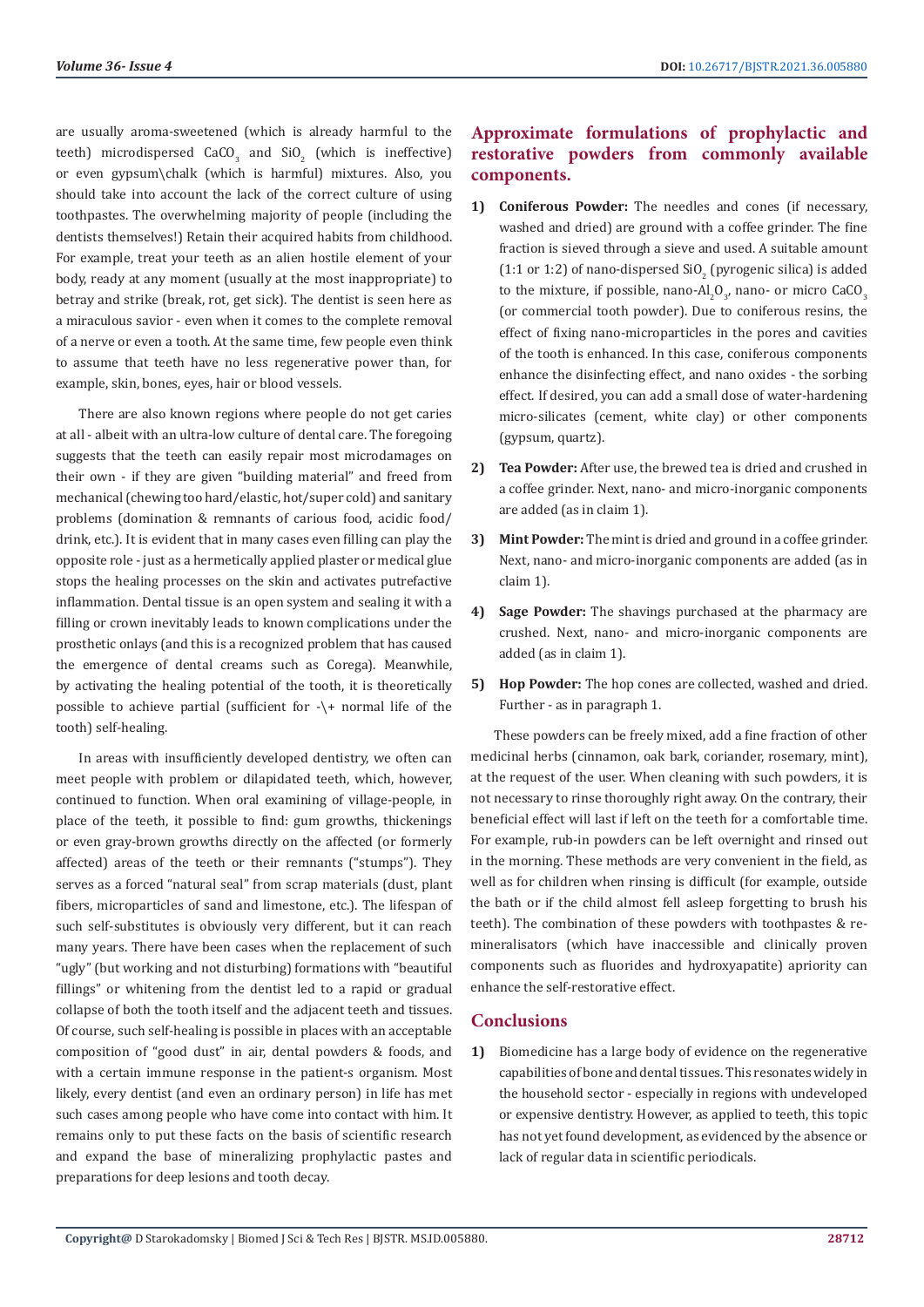- **2)** The regular scientific experiments on self-regeneration of dental tissues at any degree of damage, were done. It has been shown that the use of powders and pastes based on micro(nano)particles of plant and mineral origin makes it possible to obtain acceptable or unexpectedly good results in eliminating pathologies and problems of teeth and arounddental tissues.
- **3)** Based on the results of the first studies, approximate methods of self-restoration were proposed without consulting specialists. Several recipes for making self-restoring tooth powders based on commonly available components are presented.

# **Acknowledgments**

- **1)** Special thanks to the doctors of dental clinics:
- **a)** Andrey Kladiyov (head of the department of dentistry in Center №3 for Primary Health Care of the Svyatoshinsky District of Kiev, Rykov str.,2) - a high master of filling and pinning with photopolymers, who provided an X-ray visiograph for regular examinations. Despite the skepticism and conservatism inherent in doctors, he patiently listened to my reasoning and even gave some advice.
- **b)** Y. Palamarchuk (doctor stomatologist with 50 years of experience in the Kiev's Dental Clinic, Antonova str.8), - a super-dentist who knows how to restore completely hopeless teeth by filling, easily extending their service life for another 10-40 years. His skill, advice and remarks inspired me to do this business. Also, thanks to his colleague, orthopedist Y. Didenko, who also gave some advice on this topic.
- **2)** Experimental volunteers who agreed to these experiments without much hope of success and are still surprised by the results.
- **3)** Ph.D. N Shklovska, Lead. Engin. Т. Solovyova & Lead. Eng. A. Petranovskaya - The creators of Soviet and Ukrainian photopolymer prosthetic-filling composites (TM Oxomat-Dipol), who were among the first world developers of modern light-hardening compositions and toothpastes based on nano- $\mathop{\rm SU}\nolimits_2.$  I had the privilege of completing a thesis in this innovative team in 1991-2004. Also, thanks to the first Director of the Institute Doct. Sci., Prof. Chuiko A. and Vice-director Prof. V. Pokrovsky, who supported the defense of this dissertation in 2001-2004 - a period of temporary cessation of state funding for these works after the destruction of the Soviet Union.
- **4)** The Editorial Board of Biomedical Journal of Scientific & Technical Research, which agreed to print this article without major changes and at a price that is acceptable to us.

# **References**

- 1. V Veresaev (1961) Doctor's notes (Zapiski vracha) . Moscow, (Edn.). PRAVDA.
- 2. DL Starokadomsky (2004) Influence of highly dispersed pyrogenic silicas on the processes of photopolymerization of oligoetheracrylates and properties of the obtained stomatologic composites] (Printed In Ukrainian - Vplyv vysokodyspersnykh pirohennykh kremnezemiv na protsesy fotopolimeryzatsiyi olihoefirakrylativ ta vlastyvosti oderzhanykh kompozytiv). Thesis of Dissert. for Dr. Chem. Sci. (Kyiv: AA Chuyko Institute for Surface Chemistry, National Academy of Sciences, pp. 200).
- 3. [T Tauboeck, H Oberlin, W Buchalla, M Roos, T Attin \(2011\) Comparing](https://pubmed.ncbi.nlm.nih.gov/21804062/) [the effectiveness of self-curing and light curing in polymerization of](https://pubmed.ncbi.nlm.nih.gov/21804062/) [dual-cured core buildup materials. J Am Dent Assoc 142\(8\): 950-956.](https://pubmed.ncbi.nlm.nih.gov/21804062/)
- 4. [Ilie N, Simon A \(2011\) Effect of curing mode on the micro-mechanical](https://pubmed.ncbi.nlm.nih.gov/21350865/) [properties of dual-cured self-adhesive resin cements. Clin Oral Investig](https://pubmed.ncbi.nlm.nih.gov/21350865/) [16\(2\): 505-512.](https://pubmed.ncbi.nlm.nih.gov/21350865/)
- 5. [Zhang Y, Wu N, Bai X, Xu C, Liu Y, et al. \(2013\) Hydroxyapatite induces](https://pubmed.ncbi.nlm.nih.gov/23910263/) [spontaneous polymerization of model self-etch dental adhesives. Mater](https://pubmed.ncbi.nlm.nih.gov/23910263/) [Sci Eng C Mater Biol Appl 33\(7\): 3670-3676.](https://pubmed.ncbi.nlm.nih.gov/23910263/)
- 6. [\(2021\) Enamel plus temp self-curing liquid.](https://optident.co.uk/product/enamel-plus-temp-self-curing-liquid/)
- 7. [Starokadomskii D, Solov'eva T \(2003\) Effect of Small Additions of](https://link.springer.com/article/10.1023/A:1025799523031) [Stabilizer and Pigments on the Degree of Bulk Curing of a Filled](https://link.springer.com/article/10.1023/A:1025799523031) [Photopolymer. Russian Journal of Applied Chemistry 76: 616-618.](https://link.springer.com/article/10.1023/A:1025799523031)
- 8. [M Hannig, C Hannig \(2013\) Nanobiomaterials in Preventive Dentistry;](https://www.sciencedirect.com/book/9781455731275/nanobiomaterials-in-clinical-dentistry) [Nanobiomaterials in Clinical Dentistry.](https://www.sciencedirect.com/book/9781455731275/nanobiomaterials-in-clinical-dentistry)
- 9. [D Tong, B Rothwell \(2000\) Antibiotic prophylaxis in dentistry: a review](https://pubmed.ncbi.nlm.nih.gov/10715929/) [and practice recommendations. J Am Den Assoc 131\(3\): 366-374.](https://pubmed.ncbi.nlm.nih.gov/10715929/)
- 10. [Starokadomsky D, Reshetnyk M \(2021\) Possibilities of pyrogenic](https://sci-conf.com.ua/v-mezhdunarodnaya-nauchno-prakticheskaya-konferentsiya-european-scientific-discussions-28-30-marta-2021-goda-rim-italiya-arhiv/) [nanosilica "Asil" A300 as the main component of formulations for](https://sci-conf.com.ua/v-mezhdunarodnaya-nauchno-prakticheskaya-konferentsiya-european-scientific-discussions-28-30-marta-2021-goda-rim-italiya-arhiv/) [self-restoration and delay in the development of deep carious lesions.](https://sci-conf.com.ua/v-mezhdunarodnaya-nauchno-prakticheskaya-konferentsiya-european-scientific-discussions-28-30-marta-2021-goda-rim-italiya-arhiv/) [European scientific discussions. Abstracts of the 5th International](https://sci-conf.com.ua/v-mezhdunarodnaya-nauchno-prakticheskaya-konferentsiya-european-scientific-discussions-28-30-marta-2021-goda-rim-italiya-arhiv/) [scientific and practical conference. Potere della ragione Editore. Rome,](https://sci-conf.com.ua/v-mezhdunarodnaya-nauchno-prakticheskaya-konferentsiya-european-scientific-discussions-28-30-marta-2021-goda-rim-italiya-arhiv/) [Italy, p. 21-27.](https://sci-conf.com.ua/v-mezhdunarodnaya-nauchno-prakticheskaya-konferentsiya-european-scientific-discussions-28-30-marta-2021-goda-rim-italiya-arhiv/)
- 11. [Starokadomsky D, Reshetnyk M \(2021\) Possibilities of pyrogenic](https://eu-conf.com/) [nanosilica "Asil" A300 as the main component of formulations for self](https://eu-conf.com/)[restoration and delay in the development of deep carious lesions. The V](https://eu-conf.com/) [International Science Conference. Development and implementation of](https://eu-conf.com/) [technologies in production. Leeuwarden, Netherlands, p. 86.](https://eu-conf.com/)
- 12. [NutriBiotic. Dental Gel Plus, Truly Whitening, Wintergreen.](https://www.nutribiotic.com/whitening-dental-gel-plus.html)
- 13. [Paro Swiss amin fluor gel. For intensive profilactic of caries. Paro Inc.](https://www.paroswiss.com/) [Home of Swiss Manufactured Products.](https://www.paroswiss.com/)
- 14. [Apa Care. Remineralisated dental paste.](https://www.apacare.com/media/55/13/93/1612119001/apacare_produktuebersicht_eng_01_2019.pdf)
- 15. [R.O.C.S. Medical Mineralis. Remineralizing gel containing bioavailable](https://online.rocs.eu/catalog/product/69/) [sources of calcium, phosphate and magnesium.](https://online.rocs.eu/catalog/product/69/)
- 16. [D Starokadomskii \(2008\) Effect of nanodispersed silica \(Aerosil\) on](https://link.springer.com/article/10.1134/S1070427208120227) [the thermal and chemical resistance of photocurable polyacrylate](https://link.springer.com/article/10.1134/S1070427208120227) [compounds. Russian Journal of Applied Chemistry 81 \(12\): 2155-2161.](https://link.springer.com/article/10.1134/S1070427208120227)
- 17. [Starokadomskii DL, Solov'eva TN \(2002\) Effect of silicon oxide fillers on](https://link.springer.com/article/10.1023/A%3A1015597713736) [photochemical curing of compounds based on acrylic monomers and](https://link.springer.com/article/10.1023/A%3A1015597713736) [oligomers Russian Journal of Applied Chemistry 75: 138-141.](https://link.springer.com/article/10.1023/A%3A1015597713736)
- 18. DL Starokadomsky (2008) Some features of swelling of photopolymer composites with different contents of highly dispersed silica. Plasticheskie Massy N2, p. 33-36.